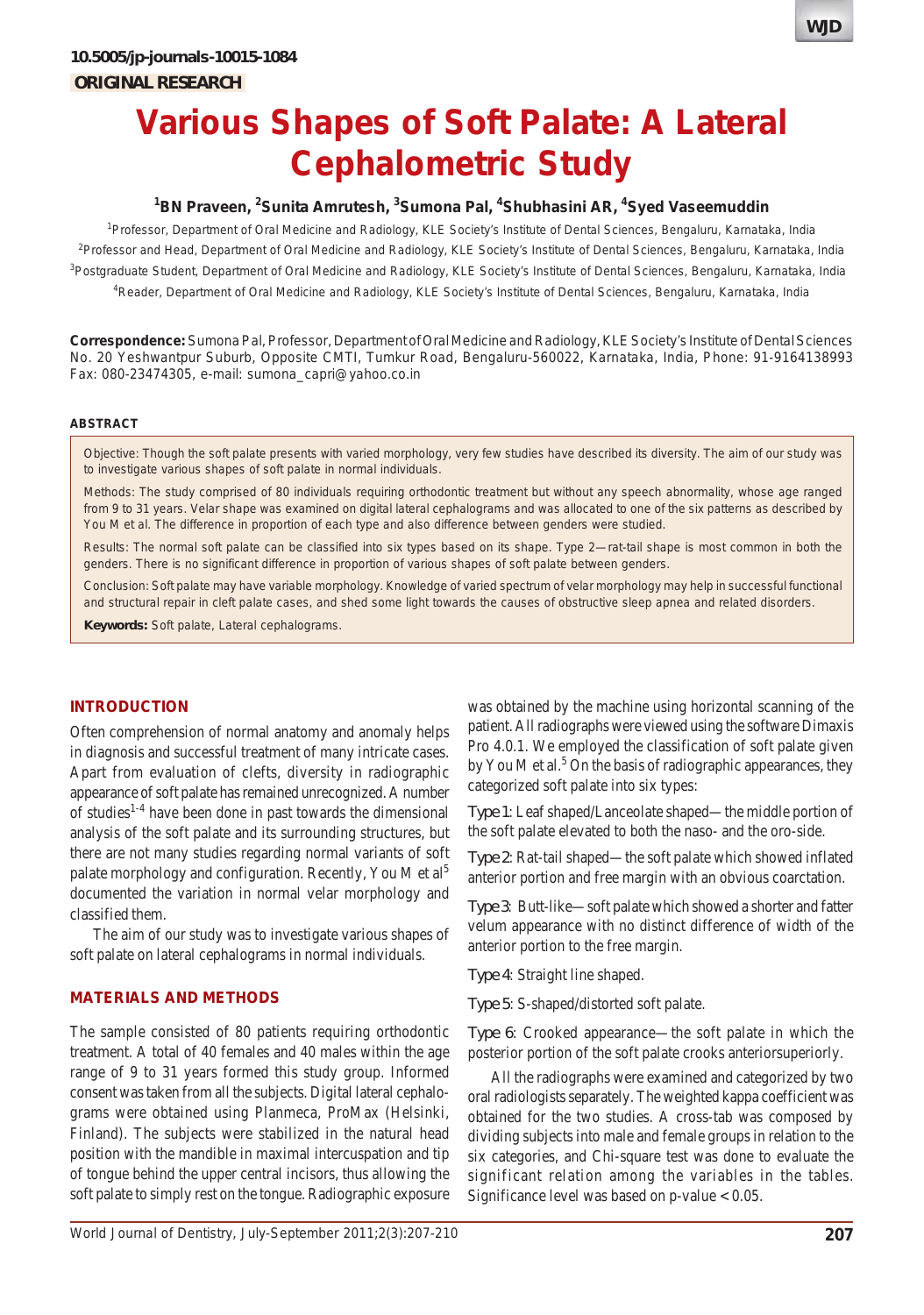### *BN Praveen et al*



**Fig. 1:** Type 1—Leaf shaped

**Fig. 4:** Type 4—Straight line shaped



**Fig. 2:** Type 2—Rat-tail shaped



**Fig. 5:** Type 5—Distorted/S-shaped



**Fig. 3:** Type 3—Butt-like



# **RESULTS**

The weighted kappa value was 0.91, i.e. in the range of nearly perfect agreement, thus reliability was considered to be adequate for the purpose of this study.

The distribution and proportion of various types of soft palate of our study population are shown in Tables 1 and 2.

Around 10% of the cases (2 females and 6 males) showed type 1 (Fig. 1) variety of soft palate, 55% (24 females and 20 males) had type 2 (Fig. 2) soft palates, 8.75% (1 female and 6 males) showed type 3 (Fig. 3) variety, 18.75% (11 females and 4 males) showed type 4 (Fig. 4) patterns. Only 2.5% cases (1 female and 1 male) had type 5 (Fig. 5) soft palates and 5% (1 female and 3 males) showed type 6 (Fig. 6). Type 2 soft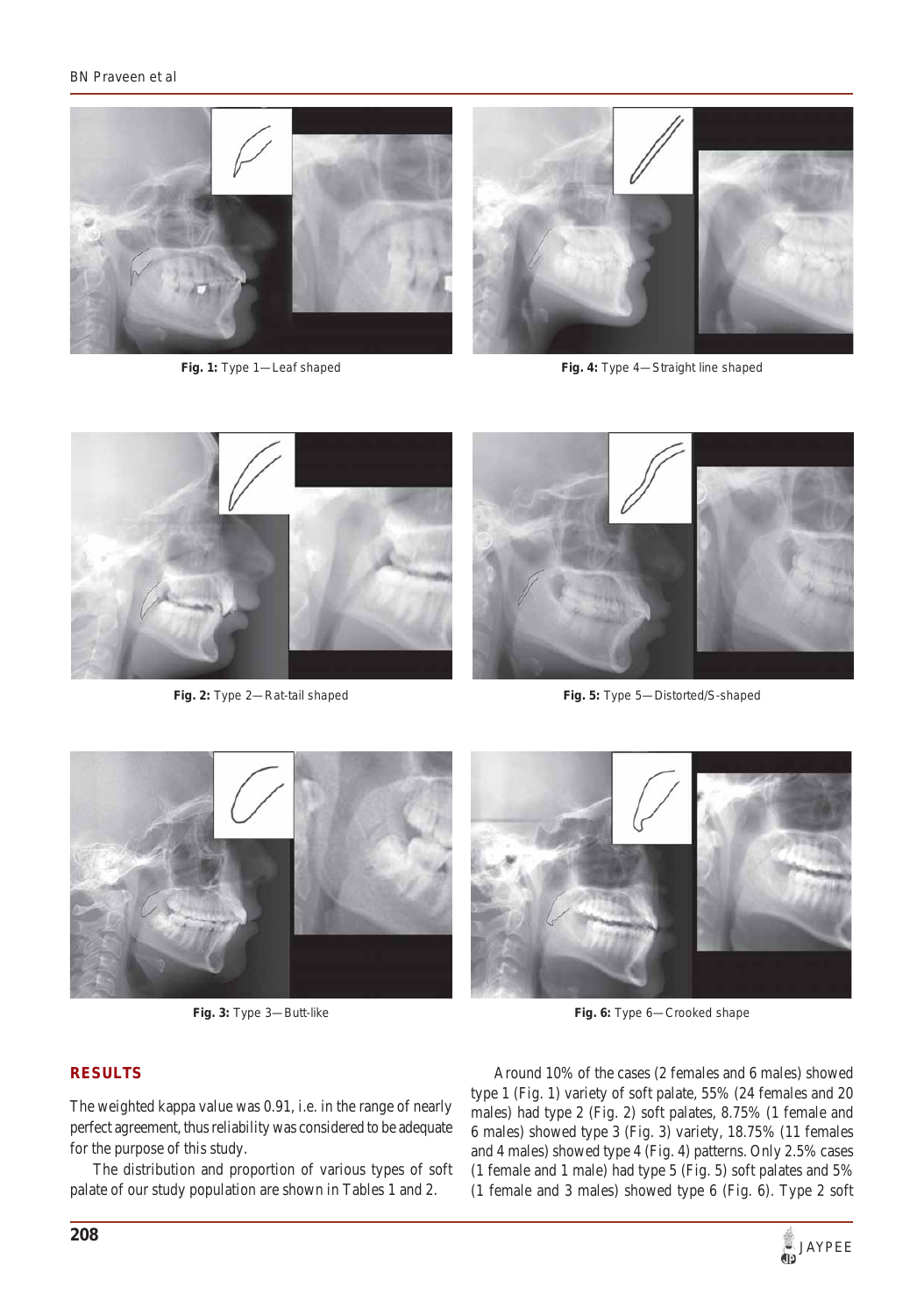| <b>Table 1:</b> Distribution and proportion of various types of soft palate |   |                                             |      |                 |       |   |  |
|-----------------------------------------------------------------------------|---|---------------------------------------------|------|-----------------|-------|---|--|
| Type                                                                        |   | $\begin{array}{cccc} 1 & 2 & 3 \end{array}$ |      | $\sim$ 4 $\sim$ | $-5-$ | 6 |  |
|                                                                             | 8 | 44                                          |      | 15              |       |   |  |
| Proportion (%) 10                                                           |   | 55                                          | 8.75 | 18.75           | 2.5   |   |  |

|  |  |  |  |  |  | Table 2: Types of soft palate and gender variation |
|--|--|--|--|--|--|----------------------------------------------------|
|--|--|--|--|--|--|----------------------------------------------------|

| <b>Type</b> | Female | Male | <b>Total</b> |
|-------------|--------|------|--------------|
| 1           | 02     | 06   | 08           |
| 2           | 24     | 20   | 44           |
| 3           | 01     | 06   | 07           |
| 4           | 11     | 04   | 15           |
| 5           | 01     | 01   | 02           |
| 6           | 01     | 03   | 04           |

palate was more prevalent than any other types. There was no significant difference of soft palate types between male and female cases. Type 5 and 6 varieties were least common.

## **DISCUSSION**

Although advanced imaging techniques, like magnetic resonance imaging and fluoroscopy are the most effective methods for visualizing soft palate, yet lateral cephalogram remains the most common method of analysis because of its easy availability, cost effectiveness and relatively good assessment of soft tissue. Radiologic studies of soft palate morphology may greatly facilitate to diagnose a variety of neurologic, inflammatory and neoplastic disorders of the adult soft palate. The dimensional analysis of the soft palate and its surrounding structures, especially the velar length and width has been studied; nevertheless the variety of velar morphology which is the most logical cause of different dimensions on the soft palate has been frequently overlooked. Even after closure of the soft tissue defect in cleft patients, normal function of the soft palate is frequently not achieved, and velopharyngeal insufficiency (VPI) with hypernasal speech ensues in 30% or more of patients. Cohen et al <sup>6</sup> suggested that one of the several explanations for this surgically successful yet functionally compromised repair may be difference in morphology of soft palate and other associated structures in these patients than normal. Hence, presurgical evaluation of soft palate morphology will aid in the success of surgery.

In our study, type II shaped soft palate was the most frequent type (55% of the cases). But a previous study by You M et al  $<sup>5</sup>$ </sup> described leaf shaped soft palate to be the classic velar morphology. This variation may be due to fact that most of our study cases had malocclusion requiring orthodontic treatment.

Obstructive sleep apnea (OSA) is characterized by the recurrent occlusion of the upper airways resulting from the inspiratory collapse of the pharyngeal walls during sleep.<sup>6</sup> Etiological or predisposing factors for OSA are still debated.

### *Various Shapes of Soft Palate: A Lateral Cephalometric Study*

There is an increased incidence of OSA in middle aged adults. It was found that pharyngeal morphology is not immutably established during childhood and adolescence, but changes throughout adult life. There is a tendency towards longer and thicker soft palate and narrower oropharynx during adulthood, which may explain the possible increased incidence of OSA and related disorders occurring later in life.<sup>2</sup>

Pepin et al<sup>7</sup> found that the 'hooked' appearance of the soft palate in awake patients, which indicated a high risk for obstructive sleep apnea syndrome. You M et al<sup>5</sup> found that the hooked appearance of the soft palate corresponded to S-shaped soft palate according to their classification. In our study, the type 5 S-shaped soft palate was found only in two cases (2.5%). Pepin et al<sup>7</sup> described hooking of soft palate as angulations of about 30° between the distal part of the uvula and the longitudinal axis of the soft palate. They hypothesized that soft palate hooking results in a sudden and major reduction in oropharyngeal dimensions, thus increasing upper airway resistance and transpharyngeal pressure gradient resulting in pharyngeal collapse. They also suggested that a hooked appearance of soft palate on images in awake patients indicates a strong possibility of obstructive sleep apnea. The success rate of uvulopalatopharyngoplasty in patients with obstructive sleep apnea has been variable.<sup>8</sup> Pepin et al<sup>7</sup> believed that the differentiation of patients with particular anatomic features in upper airway may be important for any future developments in successful surgical therapy for obstructive sleep apnea syndrome.

Studies reveal that there is an increase in length, thickness and sagittal area of soft palate with age<sup>1, 3</sup> in both the genders but increase in soft palate area was significantly more in males.<sup>7</sup> In the present study, there was no significant difference between types of soft palate between males and females.

Velopharyngeal closure is obtained by normal apposition of the soft palate with the posterior and lateral pharyngeal walls, thus separating the oral cavity from the nasal cavity during deglutition and speech. When the velum and lateral and posterior pharyngeal walls fail to separate the two cavities, velopharyngeal incompetence (VPI) occurs. Nakamura et al<sup>9</sup> reported that patients with persistent VPI had a shorter velar length and greater pharyngeal depth resulting in less than 100% length/ depth ratio, which averaged more than 100% in velopharyngeal competent subjects. You M et  $al<sup>5</sup>$  considered that a harmony between velar length and pharyngeal depth may contribute to normal velopharyngeal functions. Wada et al<sup>10</sup> found an adequate ratio (velar length to pharyngeal depth) of about 1.3 to 1.4 in normal subjects to maintain velopharyngeal closure during speech. However, in unilateral cleft lip and cleft palate patients, it was high at an early age but gradually decreased to about 1.1 which was significantly less than the noncleft control group at age of 17 years. The lesser value implied that the soft palate must move a greater distance to be in apposition with the posterior pharyngeal wall for attaining velopharyngeal closure. This may be the cause of reappearance of nasality at a later age in cleft palate repair patients who had a good speech earlier.